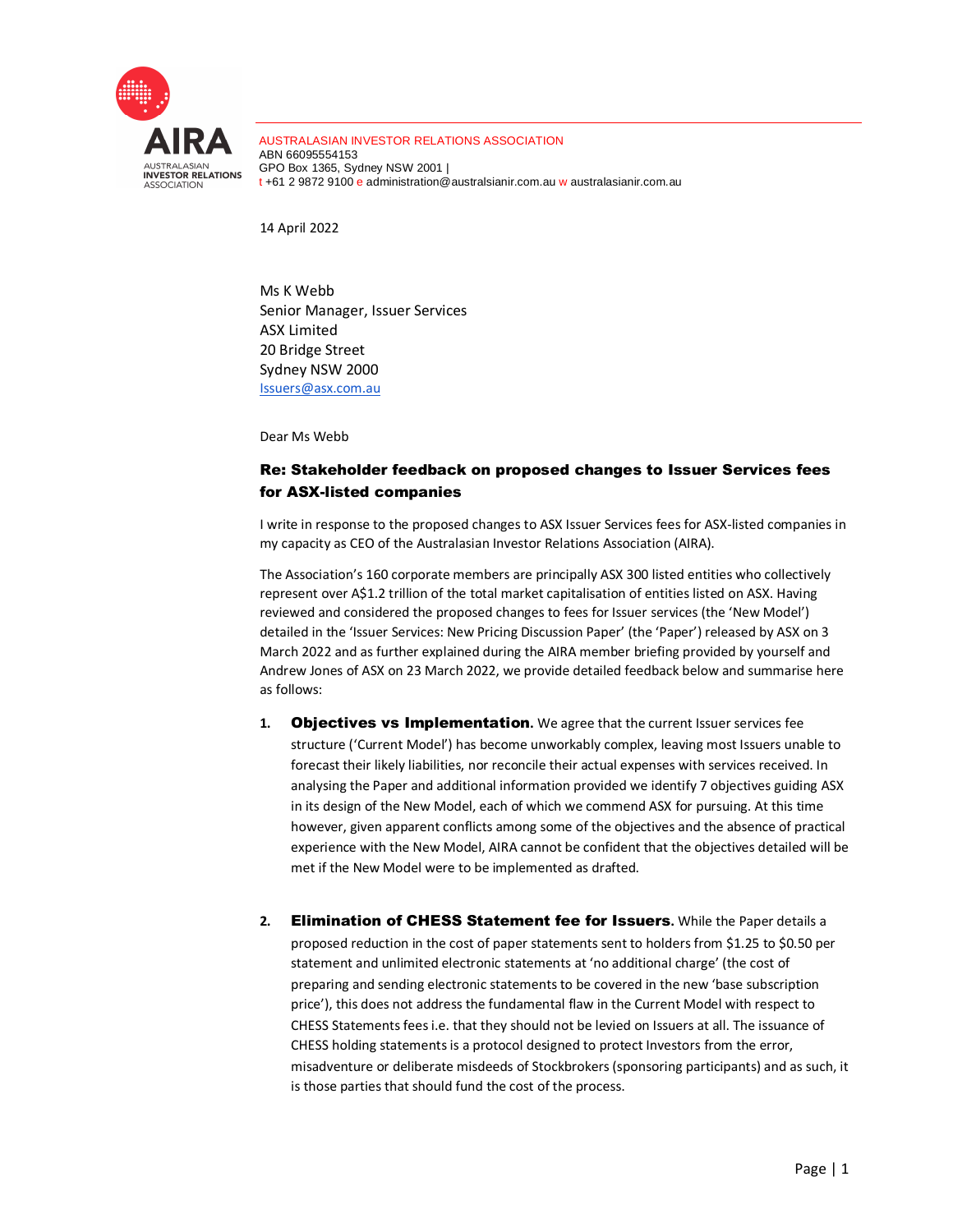- **3.** HIN averaging & 'Reconcile and Reset' proposal**.** Despite the obvious efforts of the ASX to create a simpler fee model that provides Issuers with greater certainty around the fees they pay, we believe the ability for most Issuers to confidently predict the impact of the New Model on their future fees is limited. This being the case and in order to ensure the objectives of the ASX are met to the fullest extent possible, we propose:
	- a) HIN averaging**.** Rather than calculating the monthly Subscription Fee based on the number of holders ASX managed on HIN for each Issuer at the end of the previous month, that a 12-month rolling average of this number be used for the Subscription Fee calculation in order to smooth out the volatility that will otherwise occur, thereby allowing for significantly improved forecastability of this charge; and
	- b) Reconcile and Reset**.** Given the absence of any practical experience with the New Model to draw upon, we propose a twelve- month introductory period (the 'Introductory Period'), followed by a review of the Issuer Services fees levied on each Issuer at the end of the 2022-23 financial year. The review would focus on ensuring Issuers experience a 10-15% lower fee and if not, a rebate would be paid by ASX. It would also ensure that all other objectives were met and if not, appropriate adjustments made to the New Model to ensure they are addressed post the Introductory Period.

As explained above, we now provide further detail with respect to the three items raised.

### 1. Objectives vs Implementation

AIRA agrees that the current range of fees charged by ASX for Issuer services and the basis upon which they are calculated, has become unworkably complex and impossible for most Issuers to forecast or reconcile. We commend ASX for recognising these issues and seeking to move to a simpler fee model that provides *"...greater certainty to issuers about ASX charges for Issuer services"<sup>1</sup>*

We further note the ambition of the ASX to ensure that:

*"...the fees should better reflect the services provided by ASX Issuer Services and scale appropriately to factors within the control of issuers."<sup>2</sup>*

<sup>&</sup>lt;sup>1</sup> 'Issuer Services: New Pricing. Discussion Paper', ASX, 3 March 2022, P 3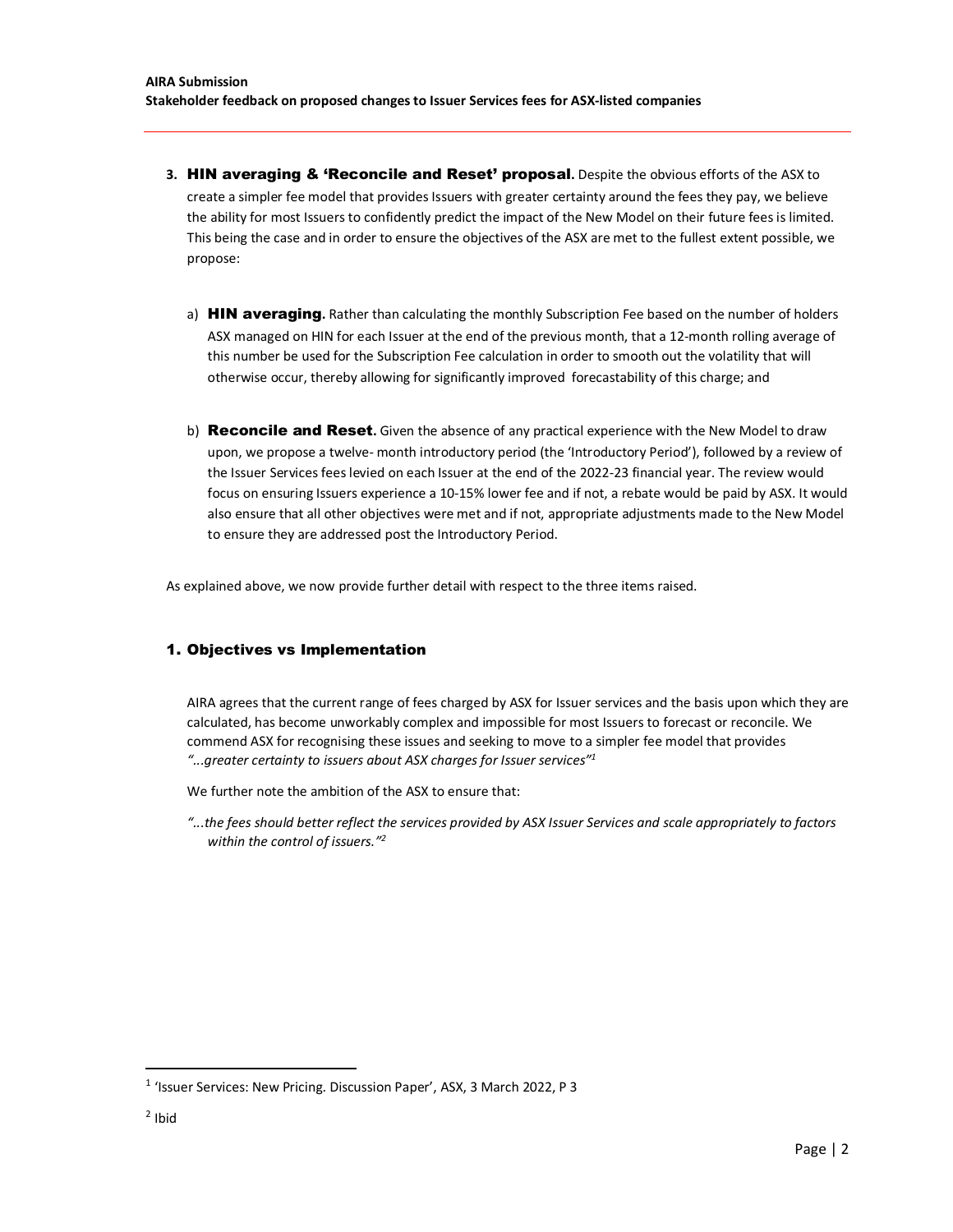From our analysis of the Paper and the commentary provided during the AIRA member briefing given by yourself and Andrew Jones of ASX on 23 March 2022, We identify 7 objectives guiding ASX in its design of the New Model. AIRA is highly supportive of each of the objectives and believes their successful implementation should lead to a significantly improved fee structure for ASX-listed Issuers. At this time however, given apparent conflicts among some of the objectives and the absence of practical experience with the New Model, AIRA cannot be confident that all the objectives of the proposed Fee model will be met.

|                  | <b>Objective</b>                                     | <b>AIRA comment/concern</b>                                                                                                                                                                                                                                                                                                                                       |  |
|------------------|------------------------------------------------------|-------------------------------------------------------------------------------------------------------------------------------------------------------------------------------------------------------------------------------------------------------------------------------------------------------------------------------------------------------------------|--|
| 1.               | Simplicity                                           | We agree that the New Model is "substantially<br>simpler" <sup>3</sup> than the Current Model.                                                                                                                                                                                                                                                                    |  |
| $\overline{2}$ . | Forecastability (greater<br>certainty)               | While it is likely there would be some<br>improvement in this area were the New Model to<br>be implemented as proposed, we believe it is<br>important to pursue improvement in all areas and<br>that additional opportunities exist to improve the<br>forecastability of Issuer services fees.                                                                    |  |
| 3.               | Transparency (ability to<br>be reconciled)           | We support the move to greater transparency and<br>believe the ability for Issuers to be able to easily<br>reconcile fees levied with services received is vital<br>to ensuring confidence in the New Model. At this<br>time, and without any practical experience with<br>the New Model however, we cannot be confident<br>that this objective will be achieved. |  |
| 4.               | Scale with service<br>provided                       | We support the 'user pays' logic of this objective.                                                                                                                                                                                                                                                                                                               |  |
| 5.               | Allows Issuers to budget<br>based on known variables | Given the major variable in the calculation of the<br>monthly Subscription Fee is the "number of<br>holders ASX manages on HIN for each Issuer,<br>determined as a snapshot at the end of the<br>previous month" <sup>4</sup> , and that this number will                                                                                                         |  |

Our specific comments and concerns with respect to the achievement of each objective are as follows:

 $3$  Ibid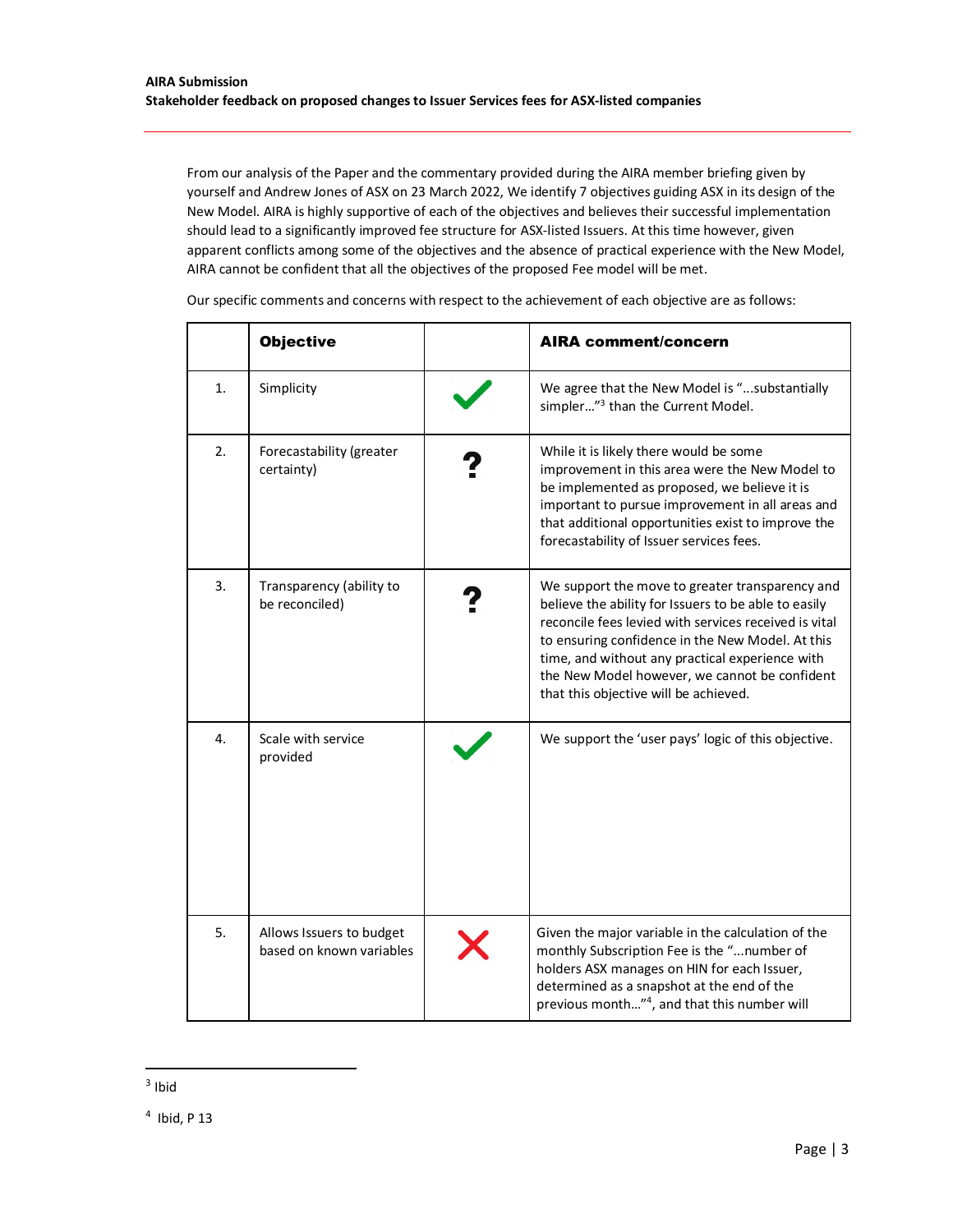|                |                                                                     |   | change - sometimes dramatically <sup>5</sup> - each month for<br>most Issuers, from a practical perspective, we are<br>of the view it cannot be regarded as a known<br>variable.                                                                                                               |
|----------------|---------------------------------------------------------------------|---|------------------------------------------------------------------------------------------------------------------------------------------------------------------------------------------------------------------------------------------------------------------------------------------------|
| 6.             | Scales appropriately to<br>factors within the control<br>of Issuers | X | Given Issuers cannot control the entry or exit of<br>shareholders from their register, we do not see<br>how this objective is achieved under the structure<br>currently proposed.                                                                                                              |
| 7 <sub>1</sub> | 10-15% lower for most<br><b>Issuers</b>                             |   | While We support the reduction of fees for Issuers,<br>without the practical experience of working with<br>the New Model, we have limited confidence that<br>the identified reduction will be achieved<br>(particularly as there has been no commitment<br>made with respect to Listing Fees). |

## 2. Elimination of CHESS Statement fee for Issuers

While the New Model proposes a significant reduction in the cost of CHESS statements, this does not address the fundamental flaw of the Current Model i.e. that CHESS Statement fees are levied on the incorrect party.

According to ASX, the provision of CHESS holding statements to holders is:

*"...an important investor protection measure to identify potential fraud or error. It provides an independent notification of changes to holdings or related information of an investor, an important validation function."<sup>6</sup>*

It goes on to say:

*"Transactions on a CHESS holding can only be effected by the sponsoring participant. By law a sponsoring participant may only effect transfers from a CHESS holding when authorised by the registered holder (investor) to do so."<sup>7</sup>*

 $5$  During the Pandemic, Computershare noted a 20% increase in the number of retail shareholders across its 800+ client base, however this number masked the experience of some companies which saw retail shareholders grow by more than 100% during the period and included one company which witnessed growth of more than 400% (Source: Computershare).

<sup>6</sup> Business Committee Meeting Agenda Item 2B, ASX, 19 September 2019, P 13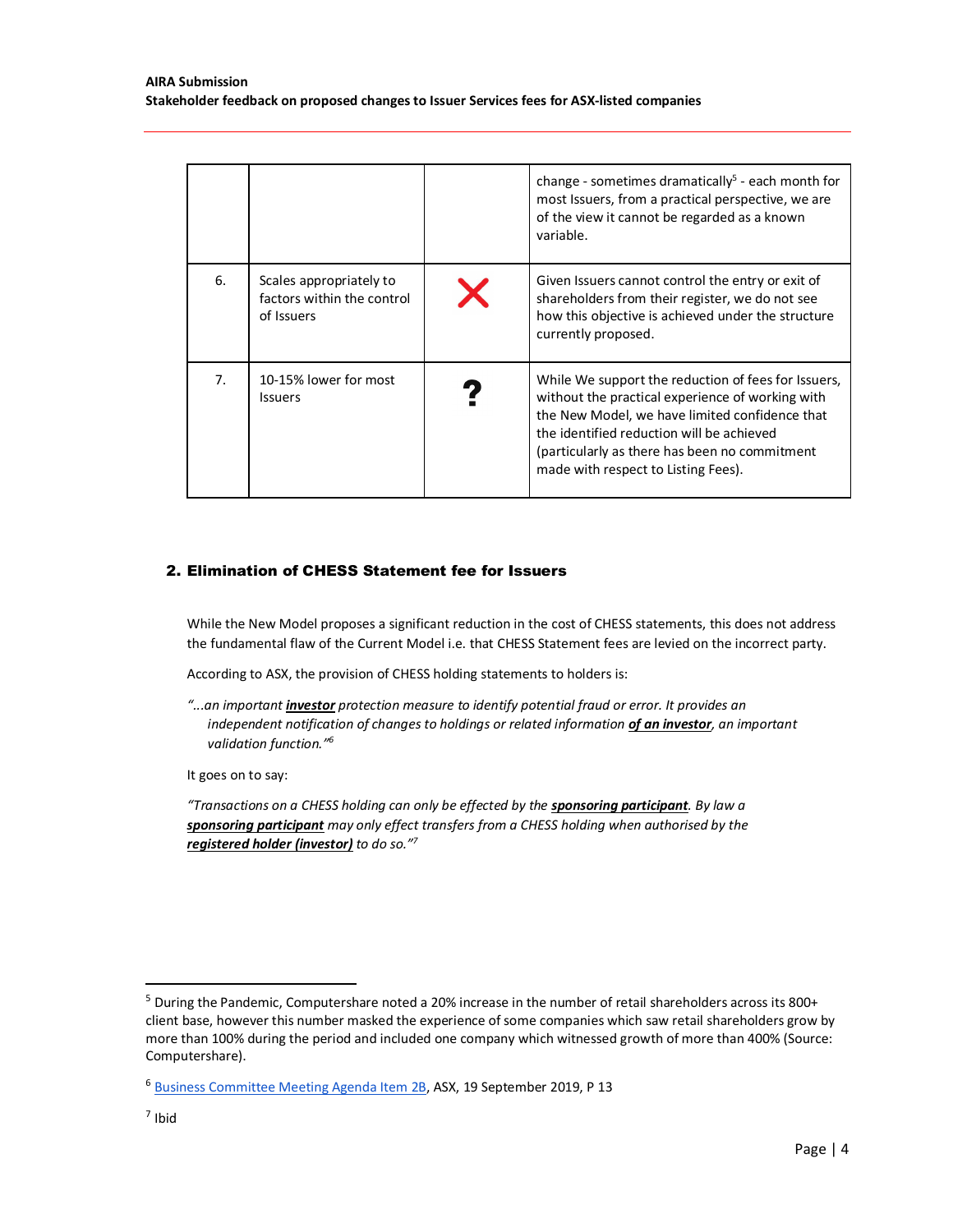Finally:

*"...Your CHESS Sponsor must authenticate your identity when you give them instructions...."<sup>8</sup>*

It is clear from the ASX's own explanations of the system, that the issuance of CHESS holding statements is a protocol designed to protect investors from the error, misadventure or deliberate misdeeds of stockbrokers (sponsoring participants). We further demonstrate this point in the diagram below detailing the most common chain of events involving the issuance of a CHESS statement:

# Retail Investor share transaction - activity flow

- 1. Investor places order with Broker
- 2. Broker executes order via ASX
- 3. Broker sends contract note to Investor
- 4. Broker settles trade with ASX Settlement
- 5. ASX Settlement sends CHESS statement to Investor



As is further evidenced here, the Issuer plays no role in the process that results in the issuance of the CHESS statement, nor is it the primary, or even secondary beneficiary of this process.

For reasons unknown, Issuers have been footing the bill for the CHESS statement process since the introduction of CHESS in 1994. While it is unfortunate, we cannot rewrite this unjust history, it is imperative any new fee structure instigated by ASX for its revised CHESS statement process ensures the charges for it are levied on the correct basis and to the correct party or parties i.e. Stockbrokers and/or Investors.

AIRA is aware that the change detailed above will necessitate a change to ASX Business Rules and as such, it may not be possible to make the required changes by the proposed 1 July 2022 start date for the New Model. This being the case, we understand that Issuers may need to be charged for CHESS statements for some part of the Transition Period, however this should cease as soon as possible, and in any event, no later than the conclusion of the Transition Period i.e. 30 June 2023.

<sup>8</sup> https://www.asx.com.au/documents/research/chess\_brochure.pdf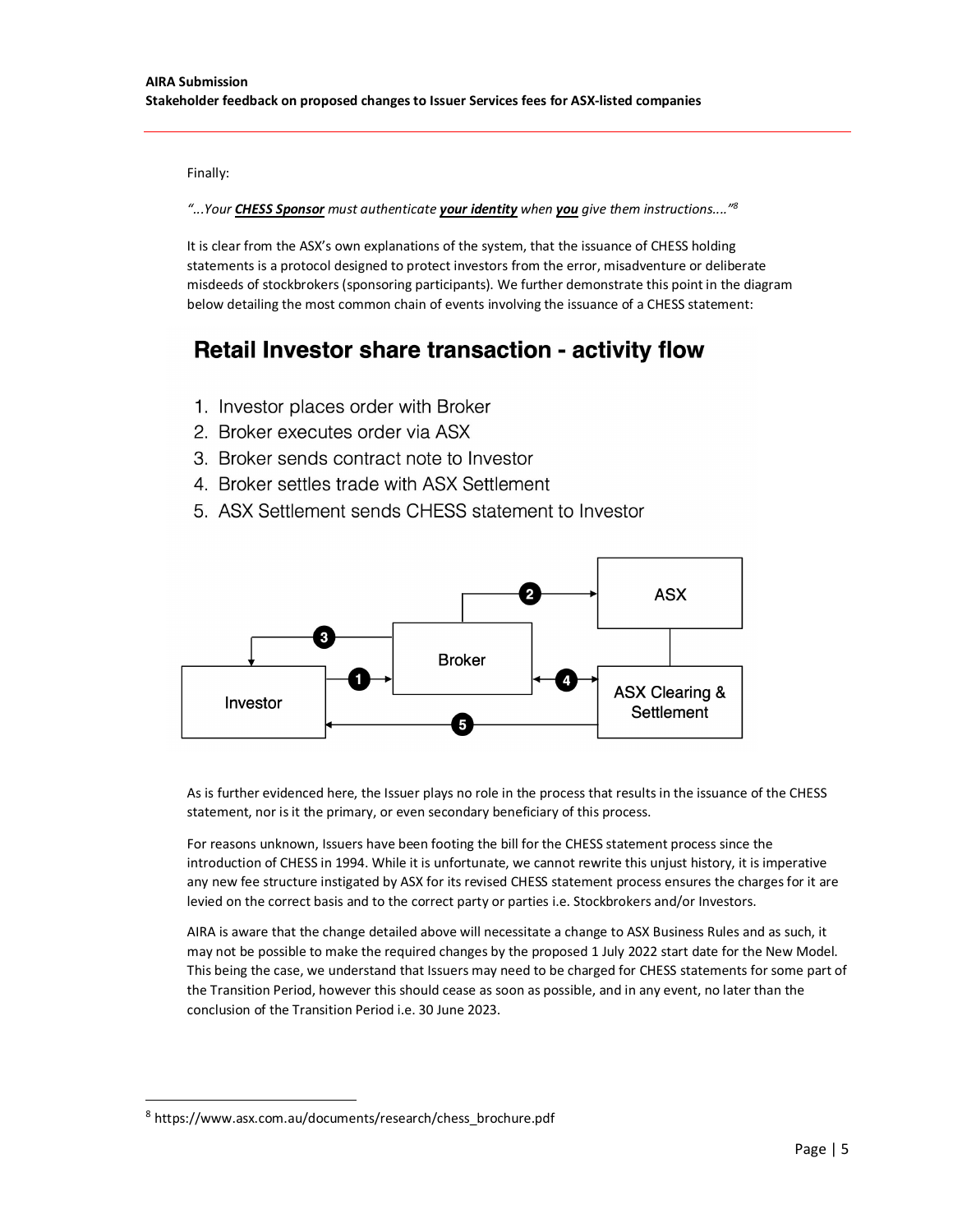# 3. HIN averaging & 'Reconcile and Reset' proposal

Despite the obvious efforts of the ASX to create a simpler fee model that provides Issuers with greater certainty around the fees they pay, we believe the ability for most Issuers to confidently predict the impact of the New Model on their future fees is limited.

We believe two modifications to the New Model as currently drafted, would enhance the model and deliver a significantly greater likelihood of achieving the objectives as outlined. The first of these we refer to as 'HIN averaging'.

### **a)** HIN averaging

The current proposal for calculating the monthly Subscription Fee is based on the number of holders ASX managed on HIN for the Issuer at the end of the previous month. Given this number may change for the Issuer on a daily basis, it is likely that for many Issuers, there will be significant volatility on a monthly basis, such volatility directly impacting the ability of the Issuer to accurately forecast its liabilities to the ASX.

While we support the 'user-pays' principle of the New Model, we believe a modification to the formula replacing the 'snapshot at the end of the previous month'<sup>9</sup>, with a 12-month rolling average of this number (the 'AIRA Model') - will reduce the volatility that will otherwise occur and consequently allow for improved forecastability and reduced volatility of this charge, as demonstrated below:

<sup>&</sup>lt;sup>9</sup> 'ASX, 3 March 2022, Op Cit, P 13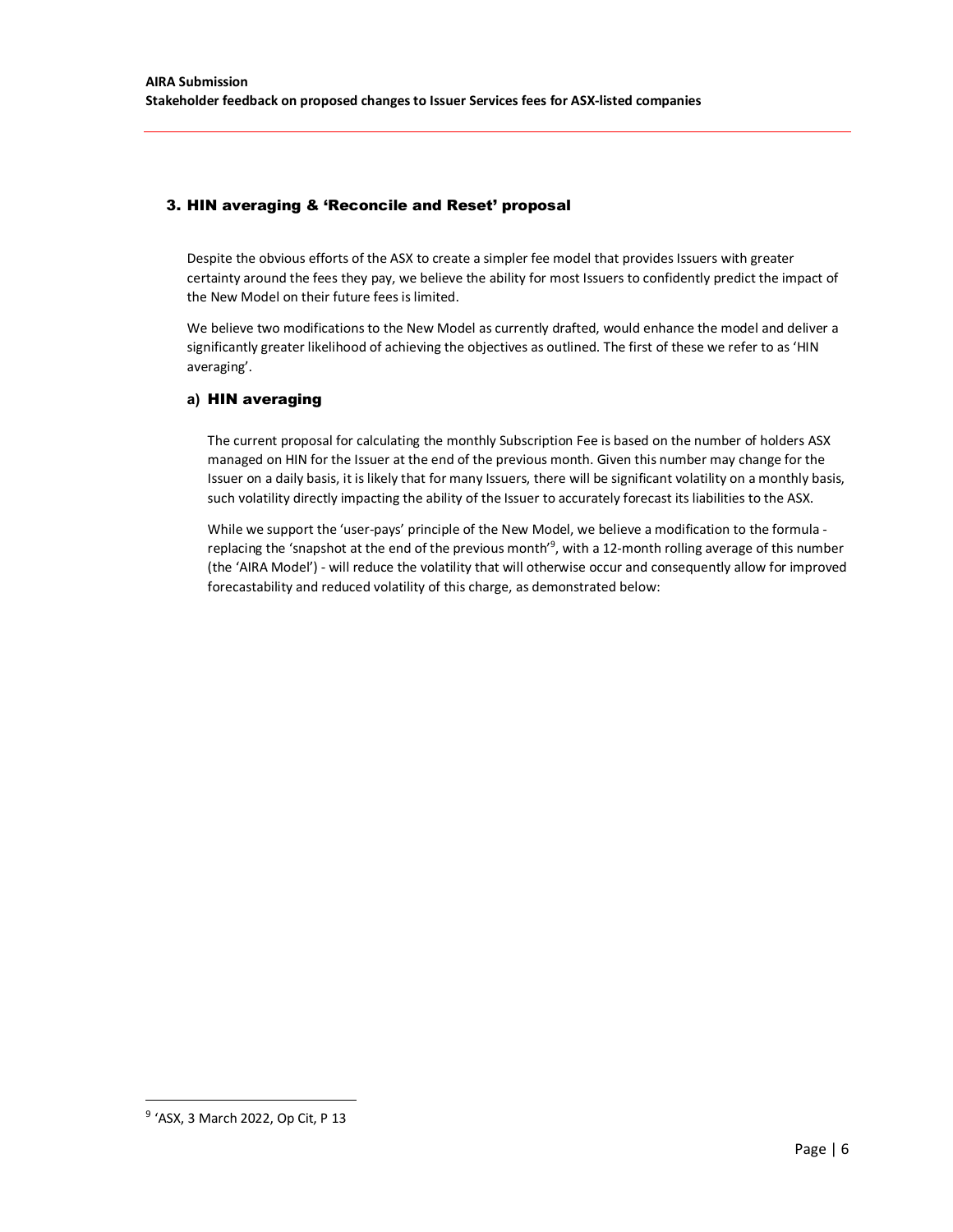| <b>Month</b>   |                  | <b>New Model</b>      |           | <b>AIRA Model</b>     |            |          |
|----------------|------------------|-----------------------|-----------|-----------------------|------------|----------|
|                |                  | <b>Holders on HIN</b> | % Change  | <b>Holders on HIN</b> | 12-Mth Avg | % Change |
|                | <b>July 2021</b> | 20,000                |           | 20,000                |            |          |
| $\overline{2}$ | August 2021      | 22,500                | 12.50%    | 22,500                |            |          |
| 3              | September 2021   | 25,000                | 11.11%    | 25,000                |            |          |
| 4              | October 2021     | 21,300                | $-14.80%$ | 21,300                |            |          |
| 5              | November 2021    | 24,300                | 14.08%    | 24,300                |            |          |
| 6              | December 2021    | 26,238                | 7.98%     | 26,238                |            |          |
| 7              | January 2022     | 27,800                | 5.95%     | 27,800                |            |          |
| 8              | February 2022    | 25,300                | $-8.99%$  | 25,300                |            |          |
| 9              | March 2022       | 22,354                | $-11.64%$ | 22,354                |            |          |
| 10             | April 2022       | 24,923                | 11.49%    | 24,923                |            |          |
| 11             | May 2022         | 26,720                | 7.21%     | 26,720                |            |          |
| 12             | <b>June 2022</b> | 29,334                | 9.78%     | 29,334                | 24,647     |          |
| 13             | <b>July 2022</b> | 26,302                | $-10.34%$ | 26,302                | 25,173     | 2.13%    |
| 14             | August 2022      | 23,245                | $-11.62%$ | 23,245                | 25,235     | 0.25%    |
| 15             | September 2022   | 21,000                | $-9.66%$  | 21,000                | 24,901     | $-1.32%$ |
| 16             | October 2022     | 24,321                | 15.81%    | 24,321                | 25,153     | 1.01%    |
| 17             | November 2022    | 23,290                | $-4.24%$  | 23,290                | 25,069     | $-0.33%$ |
| 18             | December 2022    | 26,340                | 13.10%    | 26,340                | 25,077     | 0.03%    |

## Issuer Services fees variability example - New Model vs AIRA Model